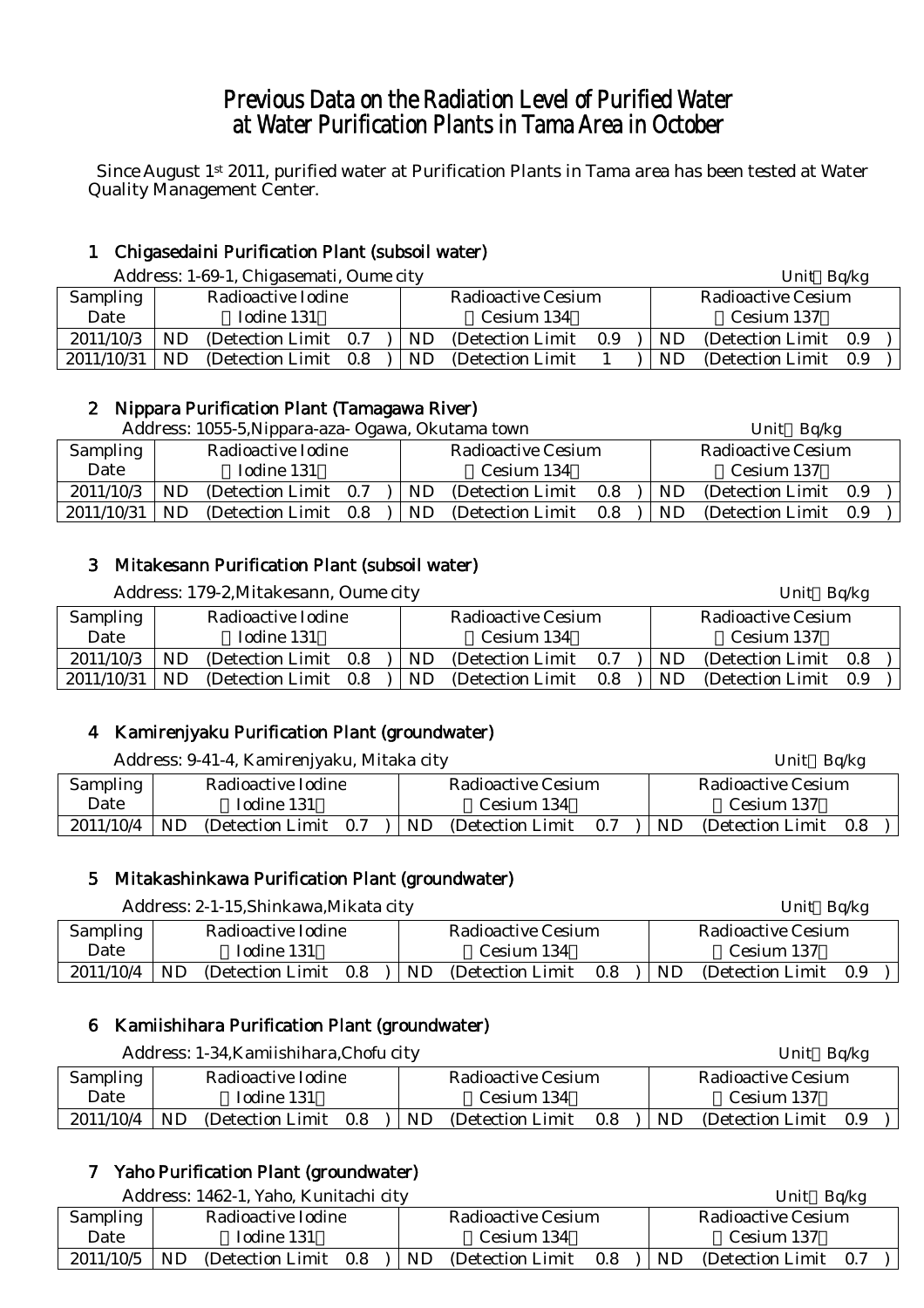# 8 Fuchumusashidai Purification Plant (groundwater)

|           |                    | Address: 2-7, Musashidai, Fuchu city |  |     |                           |     |     | Unit $Bq/kg$              |     |  |  |  |
|-----------|--------------------|--------------------------------------|--|-----|---------------------------|-----|-----|---------------------------|-----|--|--|--|
| Sampling  | Radioactive Iodine |                                      |  |     | <b>Radioactive Cesium</b> |     |     | <b>Radioactive Cesium</b> |     |  |  |  |
| Date      | Iodine 131         |                                      |  |     | Cesium 134                |     |     | Cesium 137                |     |  |  |  |
| 2011/10/5 | <b>ND</b>          | (Detection Limit 0.7)                |  | ND. | (Detection Limit)         | 0.7 | ND. | (Detection Limit)         | 0.8 |  |  |  |

#### 9 Kunitachinaka Purification Plant (groundwater)

|                                       |            | Address: 3-8-1, Naka, Kunitachi city |         |                    |                   |                    |     | Unit              | Bg/kg |  |
|---------------------------------------|------------|--------------------------------------|---------|--------------------|-------------------|--------------------|-----|-------------------|-------|--|
| <b>Sampling</b><br>Radioactive Iodine |            |                                      |         | Radioactive Cesium |                   | Radioactive Cesium |     |                   |       |  |
| Date                                  | Iodine 131 |                                      |         | Cesium 134         |                   |                    |     | Cesium 137        |       |  |
| 2011/10/5                             | ND.        | (Detection Limit)                    | $0.8\,$ | ND                 | (Detection Limit) | 0.8                | ND. | (Detection Limit) | 0.9   |  |

#### 10 Misawa Purification Plant (groundwater)

|                                |            | Address: 1-19-1, Misawa, Hino city |     |                    |                   |     |  |                    | Unit                  | Bq/kg |  |
|--------------------------------|------------|------------------------------------|-----|--------------------|-------------------|-----|--|--------------------|-----------------------|-------|--|
| Sampling<br>Radioactive Iodine |            |                                    |     | Radioactive Cesium |                   |     |  | Radioactive Cesium |                       |       |  |
| Date                           | Iodine 131 |                                    |     | Cesium 134         |                   |     |  |                    | Cesium 137            |       |  |
| 2011/10/6                      | ND         | (Detection Limit)                  | 0.7 | ND                 | (Detection Limit) | 0.7 |  | ND.                | (Detection Limit 0.9) |       |  |

#### 11 Osakaue Purification Plant (groundwater)

Address: 1-17-11, Osakaue, Hino city Unit Bq/kg

| <b>Sampling</b> |           | Radioactive Iodine |     |    | Radioactive Cesium |     |    | Radioactive Cesium |     |  |
|-----------------|-----------|--------------------|-----|----|--------------------|-----|----|--------------------|-----|--|
| Date            |           | Iodine 131         |     |    | Cesium 134         |     |    | Cesium 137         |     |  |
| 2011/10/6       | <b>ND</b> | (Detection Limit)  | 0.8 | ND | (Detection Limit)  | 0.9 | ND | (Detection Limit)  | 0.8 |  |

#### 12 Minamidaira Purification Plant (groundwater)

Address: 2-24-5 Minamidaira, Hino city **Example 2018** Unit Bolkg

|                 |                    | $\mu$ radi $\cos \theta$ $\approx \mu$ . $\sigma$ , $\sigma$ intrigational dividend $\sigma$ |     |     | ◡…                 | <b>DUILE</b> |                    |                   |       |  |  |
|-----------------|--------------------|----------------------------------------------------------------------------------------------|-----|-----|--------------------|--------------|--------------------|-------------------|-------|--|--|
| <b>Sampling</b> | Radioactive Iodine |                                                                                              |     |     | Radioactive Cesium |              | Radioactive Cesium |                   |       |  |  |
| Date            | Iodine 131         |                                                                                              |     |     | Cesium 134         |              |                    | Cesium 137        |       |  |  |
| 2011/10/6       | ND                 | (Detection Limit)                                                                            | 0.8 | ND. | (Detection Limit)  | 0.8          | ND.                | (Detection Limit) | - 0.9 |  |  |

#### 13 Sakuragaoka Purification Plant (groundwater)

| Address: 4-10, Sakuragaoka, Tama city |                    |                   |         |  |     |                    |     | Bq/kg<br>Unit      |                   |     |  |
|---------------------------------------|--------------------|-------------------|---------|--|-----|--------------------|-----|--------------------|-------------------|-----|--|
| <b>Sampling</b>                       | Radioactive Iodine |                   |         |  |     | Radioactive Cesium |     | Radioactive Cesium |                   |     |  |
| Date                                  |                    | Iodine 131        |         |  |     | Cesium 134         |     | Cesium 137         |                   |     |  |
| 2011/10/7                             | ND                 | (Detection Limit) | $0.8\,$ |  | ND. | (Detection Limit)  | 0.8 | ND.                | (Detection Limit) | 0.8 |  |

#### 14 Omaru Purification Plant (groundwater)

Address: 760, Omaru, Inagi city Unit Bq/kg

| <b>Sampling</b> |     | Radioactive Iodine    |     | Radioactive Cesium |     |     | Radioactive Cesium |     |  |
|-----------------|-----|-----------------------|-----|--------------------|-----|-----|--------------------|-----|--|
| Date            |     | Iodine 131            |     | Cesium 134         |     |     | Cesium 137         |     |  |
| 2011/10/7       | ND. | (Detection Limit 0.7) | ND. | (Detection Limit)  | 0.8 | ND. | (Detection Limit)  | 0.9 |  |

#### 15 Akatsukicho Purification Plant (groundwater)

|           |    | Address: 1-7-12, Akatsukicho, Hachioji city |     |  |           |                    |                    | Unit Bq/kg |                       |  |  |  |
|-----------|----|---------------------------------------------|-----|--|-----------|--------------------|--------------------|------------|-----------------------|--|--|--|
| Sampling  |    | Radioactive Iodine                          |     |  |           | Radioactive Cesium | Radioactive Cesium |            |                       |  |  |  |
| Date      |    | Iodine 131                                  |     |  |           | Cesium 134         |                    |            | Cesium 137            |  |  |  |
| 2011/10/7 | ND | (Detection Limit)                           | 0.7 |  | <b>ND</b> | (Detection Limit)  | 0.6                | ND.        | (Detection Limit 0.9) |  |  |  |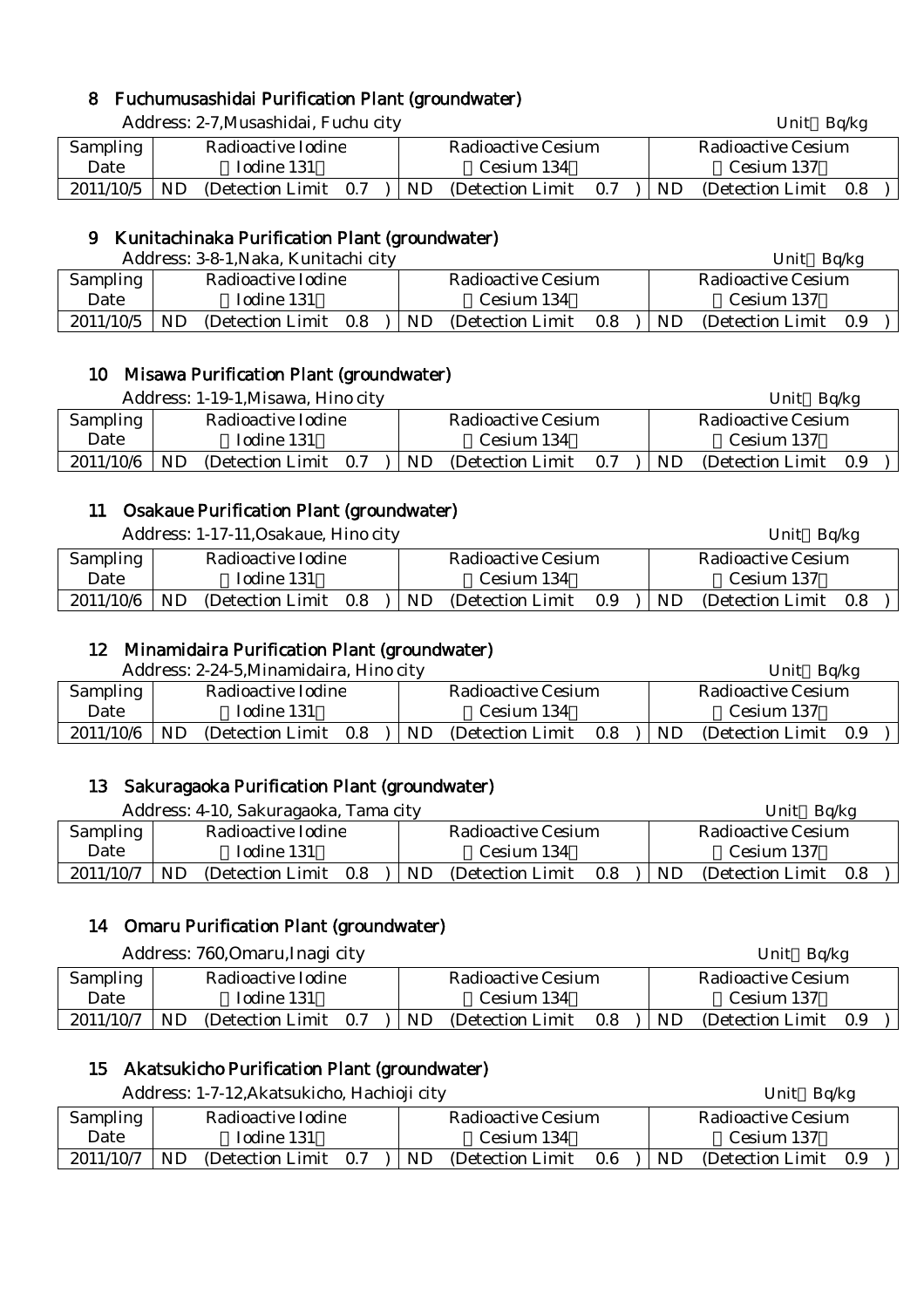# 16 Kamiyotsugi Purification Plant (groundwater)

Address: 407. Kamiyotsugi, Akiruno city Unit Bq/kg Unit Bq/kg

| Sampling        | Radioactive Iodine |     |  |     | Radioactive Cesium |     | Radioactive Cesium |                   |     |  |  |
|-----------------|--------------------|-----|--|-----|--------------------|-----|--------------------|-------------------|-----|--|--|
| Date            | Todine 131         |     |  |     | Cesium 134         |     |                    | Cesium 137        |     |  |  |
| $2011/10/10$ ND | (Detection Limit)  | 0.8 |  | ND. | (Detection Limit)  | 0.8 | ND                 | (Detection Limit) | 0.9 |  |  |

#### 17 Hussamusashinodai Purification Plant (groundwater)

|            |     | Address: 2-32, Musashinodai, Hussa city |     |  |    |                           |     |  | Ba/kg<br>Unit |                    |  |  |  |
|------------|-----|-----------------------------------------|-----|--|----|---------------------------|-----|--|---------------|--------------------|--|--|--|
| Sampling   |     | Radioactive Iodine                      |     |  |    | <b>Radioactive Cesium</b> |     |  |               | Radioactive Cesium |  |  |  |
| Date       |     | Iodine 131                              |     |  |    | Cesium 134                |     |  |               | Cesium 137         |  |  |  |
| 2011/10/10 | ND. | (Detection Limit)                       | 0.8 |  | ND | (Detection Limit)         | 0.9 |  | ND            | (Detection Limit)  |  |  |  |

#### 18 Sakahama Purification Plant (groundwater)

|                 |                    | Address: 816, Sakahama, Inagi city |     |  |                    |                   |     |            | Unit $Bq/kg$       |     |  |  |
|-----------------|--------------------|------------------------------------|-----|--|--------------------|-------------------|-----|------------|--------------------|-----|--|--|
| <b>Sampling</b> | Radioactive Iodine |                                    |     |  | Radioactive Cesium |                   |     |            | Radioactive Cesium |     |  |  |
| Date            |                    | Iodine 131                         |     |  |                    | Cesium 134        |     | Cesium 137 |                    |     |  |  |
| $2011/10/10$ ND |                    | (Detection Limit)                  | 0.8 |  | ND.                | (Detection Limit) | 0.7 | ND.        | (Detection Limit)  | 0.8 |  |  |

#### 19 Ogouchi Purification Plant (Tamagawa River)

|                 | Address:1310-10, Tozura-aza-Amefuri, Okutama town |     |                    |                   |     | Ba/kg<br>Unit |                    |     |  |  |
|-----------------|---------------------------------------------------|-----|--------------------|-------------------|-----|---------------|--------------------|-----|--|--|
| <b>Sampling</b> | Radioactive Iodine                                |     | Radioactive Cesium |                   |     |               | Radioactive Cesium |     |  |  |
| Date            | Iodine 131                                        |     | Cesium 134         |                   |     |               | Cesium 137         |     |  |  |
| 2011/10/11      | ND<br>(Detection Limit)                           | 0.7 | ND                 | (Detection Limit) | 0.9 | ND.           | (Detection Limit)  | 0.9 |  |  |

#### 20 Sawaidaiichi Purification Plant (subsoil water)

| Address: 1-535-3, Sawai, Oume city |                    |                   |     |                    |                   |            | Bq/kg<br>Unit |                       |  |  |  |
|------------------------------------|--------------------|-------------------|-----|--------------------|-------------------|------------|---------------|-----------------------|--|--|--|
| Sampling                           | Radioactive Iodine |                   |     | Radioactive Cesium |                   |            |               | Radioactive Cesium    |  |  |  |
| Date                               |                    | Iodine 131        |     |                    | Cesium 134        | Cesium 137 |               |                       |  |  |  |
| 2011/10/11                         | ND                 | (Detection Limit) | 0.8 | ND                 | (Detection Limit) | 0.7        | ND            | (Detection Limit 0.9) |  |  |  |

#### 21 Sawaidaini Purification Plant (subsoil water)

| Address: 3-667, Sawai, Oume city |                    |                   |     |                           |                   |     | Bg/kg<br>Unit |                    |  |  |  |
|----------------------------------|--------------------|-------------------|-----|---------------------------|-------------------|-----|---------------|--------------------|--|--|--|
| <b>Sampling</b>                  | Radioactive Iodine |                   |     | <b>Radioactive Cesium</b> |                   |     |               | Radioactive Cesium |  |  |  |
| Date                             |                    | Iodine 131        |     |                           | Cesium 134        |     | Cesium 137    |                    |  |  |  |
| 2011/10/11                       | ND                 | (Detection Limit) | 0.9 | <b>ND</b>                 | (Detection Limit) | 0.8 | ND            | (Detection Limit)  |  |  |  |

#### 22 Jyousuiminami Purification Plant (groundwater)

|                 |                    | Address: 3-12-36, Jyousuiminami-cho, Kodaira city |     |  |     |                    |            | Bg/kg<br>Unit      |                       |  |  |  |
|-----------------|--------------------|---------------------------------------------------|-----|--|-----|--------------------|------------|--------------------|-----------------------|--|--|--|
| Sampling        | Radioactive Iodine |                                                   |     |  |     | Radioactive Cesium |            | Radioactive Cesium |                       |  |  |  |
| Date            | Iodine 131         |                                                   |     |  |     | Cesium 134         | Cesium 137 |                    |                       |  |  |  |
| $2011/10/12$ ND |                    | (Detection Limit)                                 | 0.8 |  | ND. | (Detection Limit)  | 0.9        | ND.                | (Detection Limit 0.9) |  |  |  |

#### 23 Kajino Purification Plant (groundwater)

|                                | Address: 5-10-33, kajinocho, Koganei city |                   |         |  |                    |                   |     |  |                    | Unit $Bq/kg$          |  |  |  |  |
|--------------------------------|-------------------------------------------|-------------------|---------|--|--------------------|-------------------|-----|--|--------------------|-----------------------|--|--|--|--|
| Sampling<br>Radioactive Iodine |                                           |                   |         |  | Radioactive Cesium |                   |     |  | Radioactive Cesium |                       |  |  |  |  |
| Date                           |                                           | Iodine 131        |         |  | Cesium 134         |                   |     |  | Cesium 137         |                       |  |  |  |  |
| 2011/10/12                     | <b>ND</b>                                 | (Detection Limit) | $0.8$ ) |  | ND.                | (Detection Limit) | 0.9 |  | ND.                | (Detection Limit 0.9) |  |  |  |  |

# 24 Saiwaimachi Purification Plant (groundwater)

|            | Address: 2-24, Saiwai-cho, Huchu city |                                | Ba/kg<br>Jnit                  |
|------------|---------------------------------------|--------------------------------|--------------------------------|
| Sampling   | Radioactive Iodine                    | <b>Radioactive Cesium</b>      | Radioactive Cesium             |
| Date       | Iodine 131                            | Cesium 134                     | Cesium 137                     |
| 2011/10/13 | ND<br>(Detection Limit)<br>0.7        | <b>ND</b><br>(Detection Limit) | ND<br>(Detection Limit)<br>0.8 |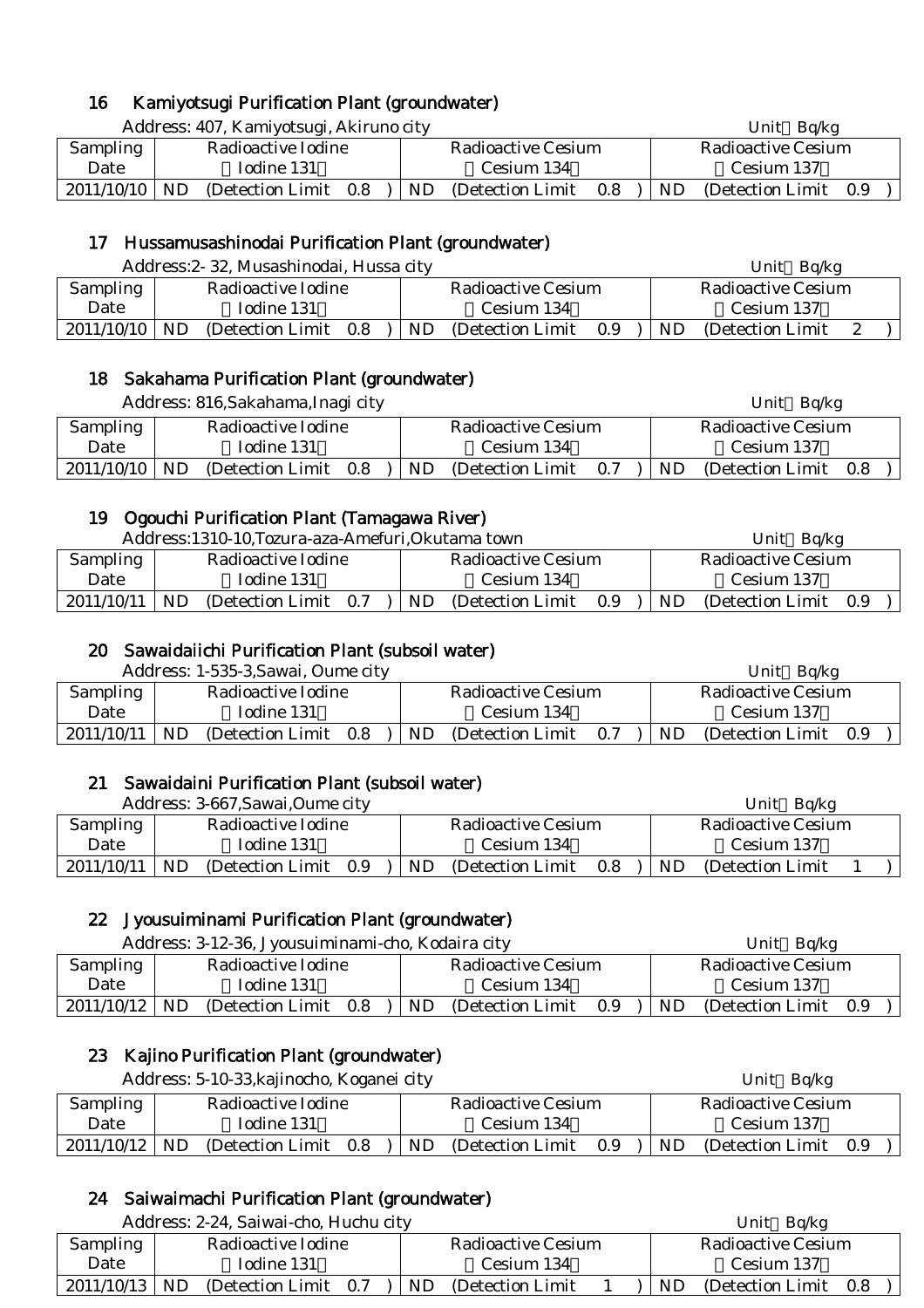## 25 Wakamatsu Purification Plant (groundwater)

|                 | Address: 4-10, Wakamatsucho, Fuchu city |                          |     |  |           |                           |                           | Unit $Bq/kg$ |                       |  |  |  |
|-----------------|-----------------------------------------|--------------------------|-----|--|-----------|---------------------------|---------------------------|--------------|-----------------------|--|--|--|
| Sampling        |                                         | Radioactive Iodine       |     |  |           | <b>Radioactive Cesium</b> | <b>Radioactive Cesium</b> |              |                       |  |  |  |
| Date            |                                         | Iodine 131<br>Cesium 134 |     |  |           |                           |                           |              | Cesium 137            |  |  |  |
| $2011/10/13$ ND |                                         | (Detection Limit)        | 0.8 |  | <b>ND</b> | (Detection Limit)         | 0.8                       | ND.          | (Detection Limit 0.9) |  |  |  |

#### 26 Fuchuminamicho Purification Plant (groundwater)

|                 |     | Address: 1-50, Minami-cho, Fuchu city |     |  |                    |                   |     |           | Bq/kg<br>Unit      |  |  |  |
|-----------------|-----|---------------------------------------|-----|--|--------------------|-------------------|-----|-----------|--------------------|--|--|--|
| <b>Sampling</b> |     | Radioactive Iodine                    |     |  | Radioactive Cesium |                   |     |           | Radioactive Cesium |  |  |  |
| Date            |     | Iodine 131                            |     |  |                    | Cesium 134        |     |           | Cesium 137         |  |  |  |
| 2011/10/13      | ND. | (Detection Limit)                     | 0.8 |  | <b>ND</b>          | (Detection Limit) | 0.8 | <b>ND</b> | (Detection Limit)  |  |  |  |

#### 27 Shibasaki Purification Plant (groundwater)

|                 | Address: 1-1-41, Shibasakicho, Tachikawa city |                                | Ba/kg<br>Unit                  |
|-----------------|-----------------------------------------------|--------------------------------|--------------------------------|
| Sampling        | Radioactive Iodine                            | Radioactive Cesium             | Radioactive Cesium             |
| Date            | Iodine 131                                    | Cesium 134                     | Cesium 137                     |
| $2011/10/14$ ND | (Detection Limit)<br>0.7                      | ND<br>0.7<br>(Detection Limit) | <b>ND</b><br>(Detection Limit) |

#### 28 Fujimidaiichi Purification Plant (groundwater)

|            |                          | Address: 1-27-12, Fujimi-cho, Tachikawa city |     |           |                    |     |                    | Bq/kg<br>Unit     |     |  |
|------------|--------------------------|----------------------------------------------|-----|-----------|--------------------|-----|--------------------|-------------------|-----|--|
| Sampling   |                          | Radioactive Iodine                           |     |           | Radioactive Cesium |     | Radioactive Cesium |                   |     |  |
| Date       | Iodine 131<br>Cesium 134 |                                              |     |           |                    |     | Cesium 137         |                   |     |  |
| 2011/10/14 | ND.                      | (Detection Limit)                            | 0.8 | <b>ND</b> | (Detection Limit)  | 0.9 | ND                 | (Detection Limit) | 0.9 |  |

#### 29 Fujimidaisan Purification Plant (groundwater)

|            |    | Address: 6-70, Fujimicho, Tachikawa city |     |     |                    |     |                    | Unit Bq/kg        |  |  |            |  |
|------------|----|------------------------------------------|-----|-----|--------------------|-----|--------------------|-------------------|--|--|------------|--|
| Sampling   |    | Radioactive Iodine                       |     |     | Radioactive Cesium |     | Radioactive Cesium |                   |  |  |            |  |
| Date       |    | Iodine 131                               |     |     | Cesium 134         |     |                    |                   |  |  | Cesium 137 |  |
| 2011/10/14 | ND | (Detection Limit)                        | 0.9 | ND. | (Detection Limit)  | 0.9 | ND.                | (Detection Limit) |  |  |            |  |

#### 30 Tokura Purification Plant (Tamagawa River)

|            |                          | Address: 261-2, Tokura, Akiruno city |     |    |                           |     |  | Ba/kg<br>Unit |                    |       |  |  |
|------------|--------------------------|--------------------------------------|-----|----|---------------------------|-----|--|---------------|--------------------|-------|--|--|
| Sampling   |                          | Radioactive Iodine                   |     |    | <b>Radioactive Cesium</b> |     |  |               | Radioactive Cesium |       |  |  |
| Date       | Iodine 131<br>Cesium 134 |                                      |     |    |                           |     |  | Cesium 137    |                    |       |  |  |
| 2011/10/17 | ND                       | (Detection Limit)                    | 0.8 | ND | (Detection Limit)         | 0.9 |  | ND            | (Detection Limit)  | - 0.8 |  |  |

#### 31 Fukasawa Purification Plant (Tamagawa River)

|            |    | Address: 560-6, Fukasawa, Akiruno city |     |    |                    |     | Ba/kg<br>Unit      |                   |     |  |  |
|------------|----|----------------------------------------|-----|----|--------------------|-----|--------------------|-------------------|-----|--|--|
| Sampling   |    | Radioactive Iodine                     |     |    | Radioactive Cesium |     | Radioactive Cesium |                   |     |  |  |
| Date       |    | Iodine 131                             |     |    | Cesium 134         |     |                    | Cesium 137        |     |  |  |
| 2011/10/17 | ND | (Detection Limit)                      | 0.7 | ND | (Detection Limit)  | 0.9 | ND                 | (Detection Limit) | 0.9 |  |  |

#### 32 Ottsu Purification Plant (Tamagawa River)

Address: 1464-2, Ottsu, Akiruno city Unit Bq/kg Sampling Date Radioactive Iodine Iodine 131 Radioactive Cesium Cesium 134 Radioactive Cesium Cesium 137  $2011/10/17$  ND (Detection Limit 0.7 ) ND (Detection Limit 0.9 ) ND (Detection Limit 0.9

#### 33 Otaba Purification Plant (Tamagawa River)

|            | Address: 498, Otaba-aza-Okunakachaya, Okutama town |                   |     |                    |                   |  |            |                    | Ba/kg<br>Unit     |  |  |
|------------|----------------------------------------------------|-------------------|-----|--------------------|-------------------|--|------------|--------------------|-------------------|--|--|
| Sampling   | Radioactive Iodine                                 |                   |     | Radioactive Cesium |                   |  |            | Radioactive Cesium |                   |  |  |
| Date       | Iodine 131<br>Cesium 134                           |                   |     |                    |                   |  | Cesium 137 |                    |                   |  |  |
| 2011/10/18 | ND                                                 | (Detection Limit) | 0.7 | ND                 | (Detection Limit) |  |            | ND.                | (Detection Limit) |  |  |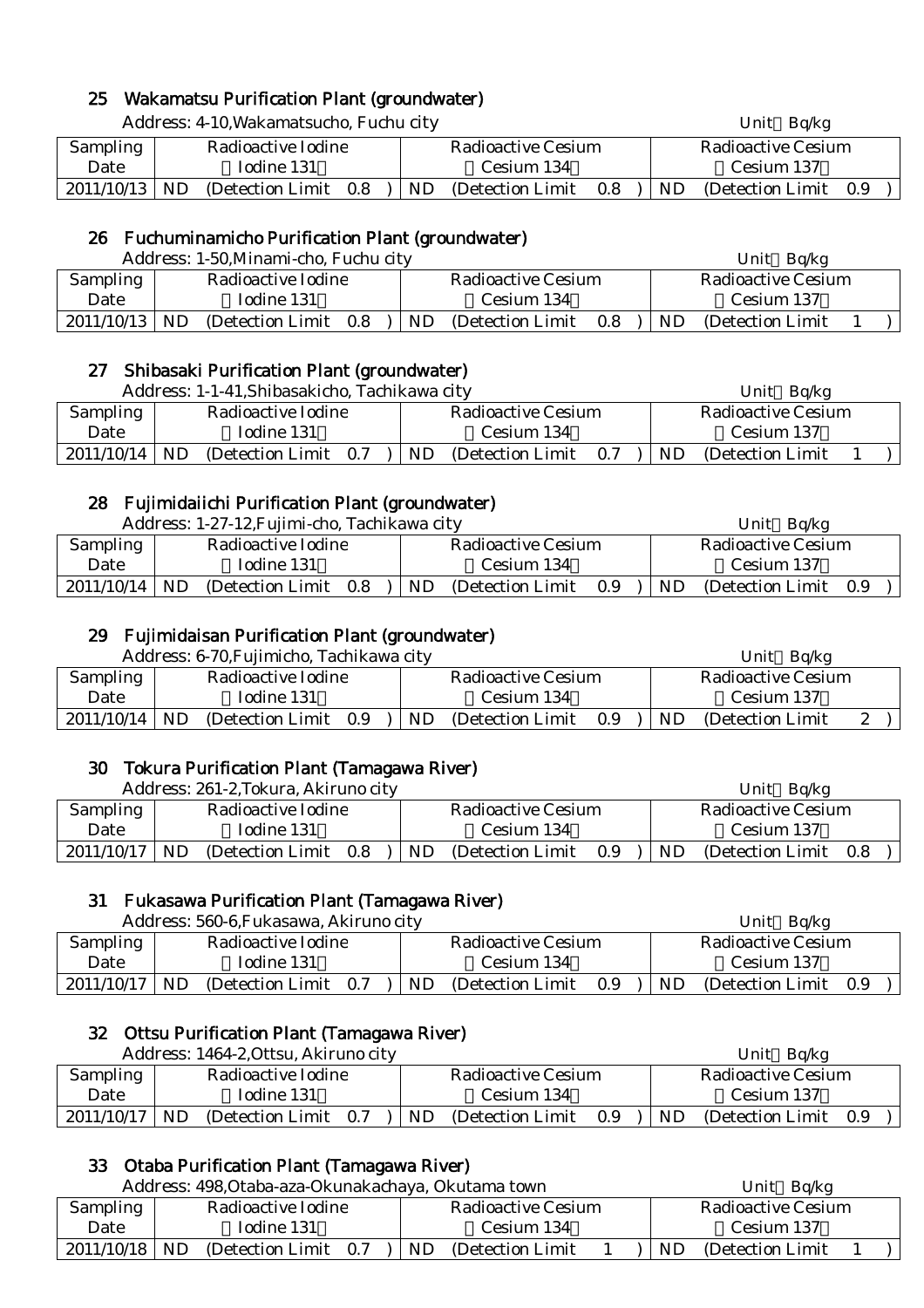#### 34 Futamatao Purification Plant (subsoil water)

|                 | Address: 5-51-1, Futamatao, Oume city |  |            |                    |                    | Ba/kg<br>Unit |                       |  |  |  |
|-----------------|---------------------------------------|--|------------|--------------------|--------------------|---------------|-----------------------|--|--|--|
| Sampling        | Radioactive Iodine                    |  |            | Radioactive Cesium | Radioactive Cesium |               |                       |  |  |  |
| Date            | Iodine 131                            |  | Cesium 134 |                    |                    |               | Cesium 137            |  |  |  |
| $2011/10/18$ ND | (Detection Limit 0.8)                 |  | ND.        | (Detection Limit)  | 0.8                | ND.           | (Detection Limit 0.8) |  |  |  |

# 35 Tanasawa Purification Plant (Tamagawa River)

|            | Address: 583-5, Tanasawa-aza-kashiwanoki, Okutama town |                       |  |            |                           |     |  |                           | Unit $Bq/kg$          |  |  |  |
|------------|--------------------------------------------------------|-----------------------|--|------------|---------------------------|-----|--|---------------------------|-----------------------|--|--|--|
| Sampling   |                                                        | Radioactive Iodine    |  |            | <b>Radioactive Cesium</b> |     |  | <b>Radioactive Cesium</b> |                       |  |  |  |
| Date       | Iodine 131                                             |                       |  | Cesium 134 |                           |     |  |                           | Cesium 137            |  |  |  |
| 2011/10/18 | ND.                                                    | (Detection Limit 0.7) |  | ND.        | (Detection Limit)         | 0.9 |  | ND.                       | (Detection Limit 0.8) |  |  |  |

#### 36 Hoyacho Purification Plant (groundwater)

|            | Address: 1-5-24, Hoya-cho, Nishitokyo city |                   |     |  |     |                           | Unit $Bq/kg$ |                    |                   |     |  |
|------------|--------------------------------------------|-------------------|-----|--|-----|---------------------------|--------------|--------------------|-------------------|-----|--|
| Sampling   | Radioactive Iodine                         |                   |     |  |     | <b>Radioactive Cesium</b> |              | Radioactive Cesium |                   |     |  |
| Date       |                                            | Iodine 131        |     |  |     | Cesium 134                |              |                    | Cesium 137        |     |  |
| 2011/10/19 | <b>ND</b>                                  | (Detection Limit) | 0.8 |  | ND. | (Detection Limit)         | 0.8          | ND.                | (Detection Limit) | 0.8 |  |

#### 37 Minamisawa Purification Plant (groundwater)

|                                               |  | Address: 3-9-21, Minamisawa, Higashikurume city |  |  |     |                    |     |     | Unit $Bq/kg$              |  |
|-----------------------------------------------|--|-------------------------------------------------|--|--|-----|--------------------|-----|-----|---------------------------|--|
| Sampling                                      |  | Radioactive Iodine                              |  |  |     | Radioactive Cesium |     |     | <b>Radioactive Cesium</b> |  |
| Date                                          |  | Iodine 131                                      |  |  |     | Cesium 134         |     |     | Cesium 137                |  |
| 2011/10/19<br>ND.<br>(Detection Limit)<br>0.8 |  |                                                 |  |  | ND. | (Detection Limit)  | 0.8 | ND. | (Detection Limit 0.8)     |  |

# 38 Nishitokyosakaecho Purification Plant (groundwater)

Address: 2-7-6,Sakae-cho, Nishitokyo city Unit Bq/kg

| <b>Sampling</b> |    | Radioactive Iodine |     |     | Radioactive Cesium |     |    | Radioactive Cesium |     |
|-----------------|----|--------------------|-----|-----|--------------------|-----|----|--------------------|-----|
| Date            |    | Iodine 131         |     |     | Cesium 134         |     |    | Cesium 137         |     |
| 2011/10/19      | ND | (Detection Limit)  | 0.8 | ND. | (Detection Limit)  | 0.8 | ND | (Detection Limit)  | 0.8 |

#### 39 Jindaiji Purification Plant (groundwater)

|                                |                                       | Address: 5-56 Jindaijiminami-cho, Chofu city |  |  |     |                    |     |     | Ba/kg<br>Unit      |  |
|--------------------------------|---------------------------------------|----------------------------------------------|--|--|-----|--------------------|-----|-----|--------------------|--|
| Radioactive Iodine<br>Sampling |                                       |                                              |  |  |     | Radioactive Cesium |     |     | Radioactive Cesium |  |
| Date                           | Iodine 131                            |                                              |  |  |     | Cesium 134         |     |     | Cesium 137         |  |
| 2011/10/20                     | <b>ND</b><br>(Detection Limit)<br>0.8 |                                              |  |  | ND. | (Detection Limit)  | 0.7 | ND. | (Detection Limit)  |  |

# 40 Izumihoncho Purification Plant (groundwater)

|            |            | Address: 4-6-4, Izumihoncho, Komae city |     |     |                    |     |    | Unit<br>Ba/kg      |     |  |
|------------|------------|-----------------------------------------|-----|-----|--------------------|-----|----|--------------------|-----|--|
| Sampling   |            | Radioactive Iodine                      |     |     | Radioactive Cesium |     |    | Radioactive Cesium |     |  |
| Date       | Iodine 131 |                                         |     |     | Cesium 134         |     |    | Cesium 137         |     |  |
| 2011/10/20 | <b>ND</b>  | (Detection Limit)                       | 0.7 | ND. | (Detection Limit)  | 0.9 | ND | (Detection Limit)  | 0.9 |  |

#### 41 Senkawa Purification Plant (groundwater)

|            |     | Address: 3-6, Senkawa, Chofu city |     |     |                    |     |     | Unit Bq/kg            |  |  |
|------------|-----|-----------------------------------|-----|-----|--------------------|-----|-----|-----------------------|--|--|
| Sampling   |     | Radioactive Iodine                |     |     | Radioactive Cesium |     |     | Radioactive Cesium    |  |  |
| Date       |     | Iodine 131                        |     |     | Cesium 134         |     |     | Cesium 137            |  |  |
| 2011/10/20 | ND. | (Detection Limit)                 | 0.7 | ND. | (Detection Limit)  | 0.8 | ND. | (Detection Limit 0.9) |  |  |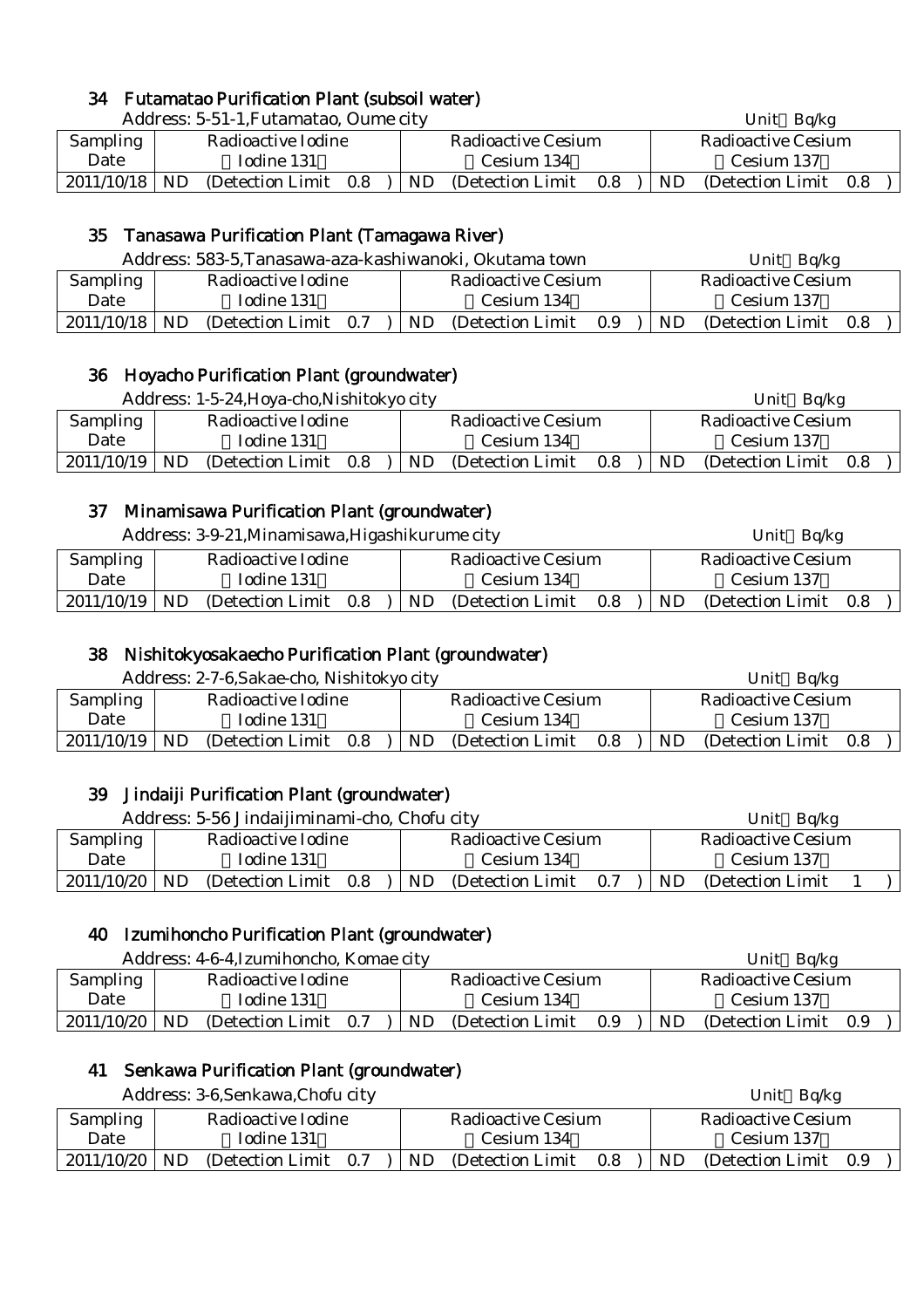## 42 Ogawa Purification Plant (groundwater)

Address: 1-847-2, Ogawa-cho, Kodaira city Unit Bq/kg

| <b>Sampling</b> | Radioactive Iodine          | Radioactive Cesium                                  | Radioactive Cesium    |
|-----------------|-----------------------------|-----------------------------------------------------|-----------------------|
| Date            | Iodine 131                  | Cesium 134                                          | Cesium 137            |
| 2011/10/21      | ND<br>(Detection Limit 0.7) | $ \text{ND}(\text{Detection Limit } 0.7) \text{ND}$ | (Detection Limit 0.9) |

## 43 Kokubunjikitamachidaini Purification Plant (groundwater)

Address: 4-1-51, Kitamachi, Kokubunji city Unit Bq/kg

| Sampling   |           | Radioactive Iodine |     |    | Radioactive Cesium |     |           | Radioactive Cesium    |  |
|------------|-----------|--------------------|-----|----|--------------------|-----|-----------|-----------------------|--|
| Date       |           | Iodine 131         |     |    | Cesium 134         |     |           | Cesium 137            |  |
| 2011/10/21 | <b>ND</b> | (Detection Limit)  | 0.8 | ND | (Detection Limit)  | 0.7 | <b>ND</b> | (Detection Limit 0.9) |  |

#### 44 Higashikoigakubo Purification Plant (groundwater)

|            |                                | Address: 2-5-8, Higashikoigakubo, Kokubunji city |  |  |     |                    |     |     | Unit $Bq/kg$              |     |  |
|------------|--------------------------------|--------------------------------------------------|--|--|-----|--------------------|-----|-----|---------------------------|-----|--|
| Sampling   |                                | Radioactive Iodine                               |  |  |     | Radioactive Cesium |     |     | <b>Radioactive Cesium</b> |     |  |
| Date       | Iodine 131                     |                                                  |  |  |     | Cesium 134         |     |     | Cesium 137                |     |  |
| 2011/10/21 | ND<br>(Detection Limit)<br>0.7 |                                                  |  |  | ND. | (Detection Limit)  | 0.8 | ND. | (Detection Limit)         | 0.9 |  |

#### 45 Takatsuki Purification Plant (subsoil water)

Address: 400, Takatsuki-cho, Hachioji city Unit Bq/kg

|                 |           | Tradi css. Too, Tanaisani cho, Tiachioji chev |     |     |                    |     | <b>CHIL</b><br>$\mathbf{L}$ |                    |  |  |  |
|-----------------|-----------|-----------------------------------------------|-----|-----|--------------------|-----|-----------------------------|--------------------|--|--|--|
| <b>Sampling</b> |           | Radioactive Iodine                            |     |     | Radioactive Cesium |     |                             | Radioactive Cesium |  |  |  |
| Date            |           | Iodine 131                                    |     |     | Cesium 134         |     |                             | Cesium 137         |  |  |  |
| 2011/10/24      | <b>ND</b> | (Detection Limit)                             | 0.8 | ND. | (Detection Limit)  | 0.8 | ND                          | (Detection Limit)  |  |  |  |

# 46 Hikawa Purification Plant (Tamagawa River)

|                                                     |  | Address: 316, Hikawa-aza- ohikawa, Okutama town |  |            |                    |     |            | Unit $Bq/kg$              |  |
|-----------------------------------------------------|--|-------------------------------------------------|--|------------|--------------------|-----|------------|---------------------------|--|
| Sampling                                            |  | Radioactive Iodine                              |  |            | Radioactive Cesium |     |            | <b>Radioactive Cesium</b> |  |
| Date                                                |  | Iodine 131                                      |  | Cesium 134 |                    |     | Cesium 137 |                           |  |
| 2011/10/24<br><b>ND</b><br>(Detection Limit)<br>0.7 |  |                                                 |  |            | (Detection Limit)  | 0.8 | ND.        | (Detection Limit 0.9)     |  |

#### 47 Himura Purification Plant (Tamagawa River)

|                                               |            | Address: 47, Sakai-aza - Himura, Okutama town |  |  |           |                           |     |     | Unit Bq/kg                |  |
|-----------------------------------------------|------------|-----------------------------------------------|--|--|-----------|---------------------------|-----|-----|---------------------------|--|
| <b>Sampling</b><br>Radioactive Iodine         |            |                                               |  |  |           | <b>Radioactive Cesium</b> |     |     | <b>Radioactive Cesium</b> |  |
| Date                                          | Iodine 131 |                                               |  |  |           | Cesium 134                |     |     | Cesium 137                |  |
| 2011/10/24<br>ND.<br>(Detection Limit)<br>0.8 |            |                                               |  |  | <b>ND</b> | (Detection Limit)         | 0.9 | ND. | (Detection Limit)         |  |

#### 48 Motohongo Purification Plant (groundwater)

|                                                   |            | Address: 4-19-1, Motohongo, Hachioji city |  |           |                           |     |     | Ba/kg<br>Unit      |     |
|---------------------------------------------------|------------|-------------------------------------------|--|-----------|---------------------------|-----|-----|--------------------|-----|
| Sampling<br>Radioactive Iodine                    |            |                                           |  |           | <b>Radioactive Cesium</b> |     |     | Radioactive Cesium |     |
| Date                                              | Iodine 131 |                                           |  |           | Cesium 134                |     |     | Cesium 137         |     |
| 2011/10/25<br>ND.<br>(Detection Limit)<br>$0.9\,$ |            |                                           |  | <b>ND</b> | (Detection Limit)         | 0.9 | ND. | (Detection Limit)  | 0.9 |

#### 49 Hinatawada Purification Plant (subsoil water)

|                    |  | Address: 2-370, Hinatawada, Oume city |  |                                                       |    | Unit $Bq/kg$       |  |
|--------------------|--|---------------------------------------|--|-------------------------------------------------------|----|--------------------|--|
| Sampling           |  | Radioactive Iodine                    |  | Radioactive Cesium                                    |    | Radioactive Cesium |  |
| Date<br>Iodine 131 |  |                                       |  | Cesium 134                                            |    | Cesium 137         |  |
| $2011/10/25$ ND    |  | (Detection Limit 0.7)                 |  | $ \text{ND} \quad \text{(Detection Limit} \quad 0.7)$ | ND | (Detection Limit)  |  |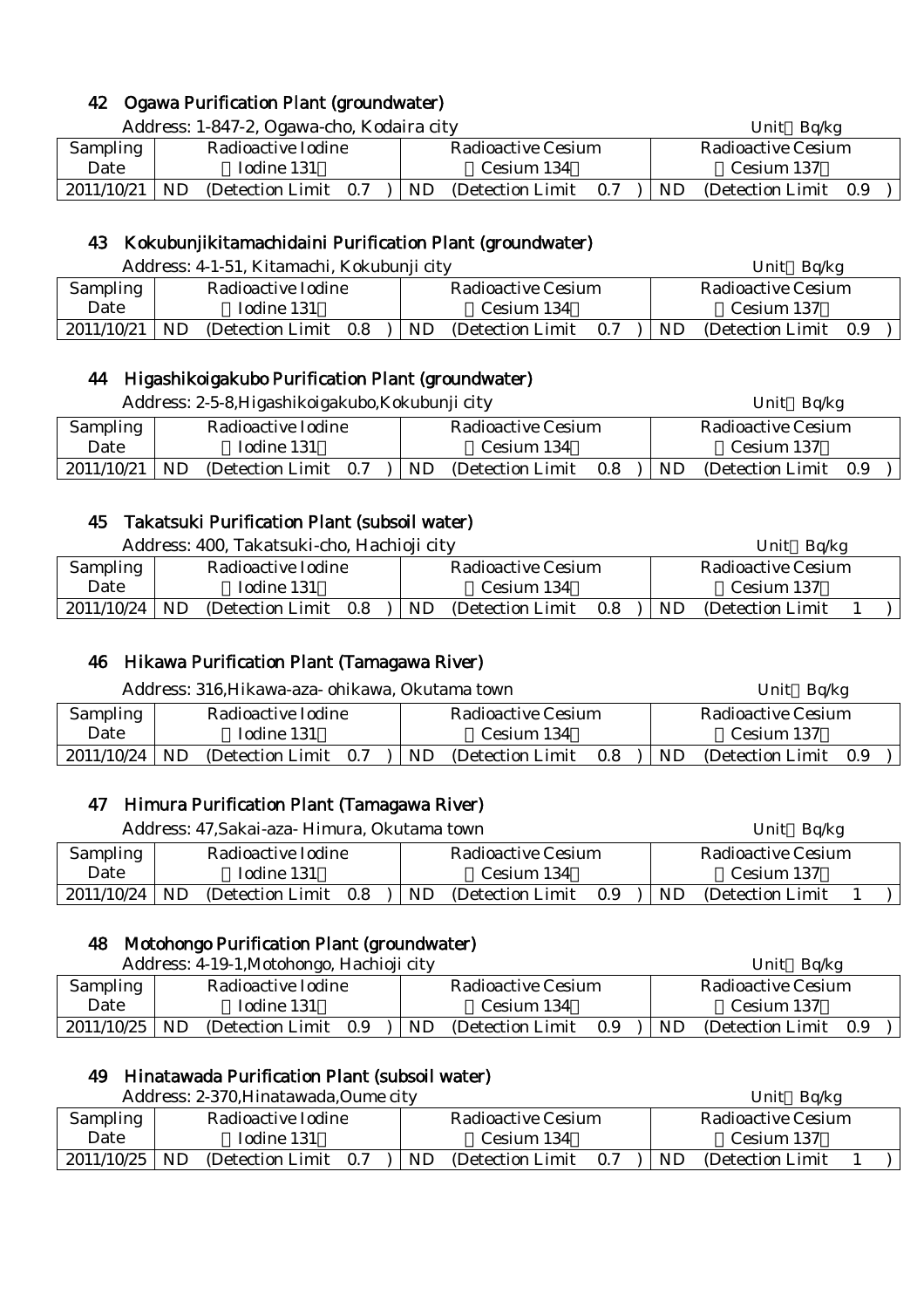## 50 Nariki Purification Plant (subsoil water)

Address: 7-1591-3, Nariki, Oume city **Address: 7-1591-3, Nariki, Oume city** Unit Bq/kg

| Sampling   |    | Radioactive Iodine    |    | Radioactive Cesium |     |    | Radioactive Cesium |  |
|------------|----|-----------------------|----|--------------------|-----|----|--------------------|--|
| Date       |    | Iodine 131            |    | Cesium 134         |     |    | Cesium 137         |  |
| 2011/10/25 | ND | (Detection Limit 0.7) | ND | (Detection Limit)  | 0.7 | ND | (Detection Limit)  |  |

## 51 Takinosawa Purification Plant (groundwater)

Address: 2-7-7, Asahi-cho, Machida city Unit Bq/kg

| $\ldots$           |           |                    |     |  |            |                           |     |            | U                         |     |  |
|--------------------|-----------|--------------------|-----|--|------------|---------------------------|-----|------------|---------------------------|-----|--|
| <b>Sampling</b>    |           | Radioactive Iodine |     |  |            | <b>Radioactive Cesium</b> |     |            | <b>Radioactive Cesium</b> |     |  |
| Date<br>Iodine 131 |           |                    |     |  | Cesium 134 |                           |     | Cesium 137 |                           |     |  |
| 2011/10/26         | <b>ND</b> | (Detection Limit)  | 0.8 |  | ND.        | (Detection Limit)         | 0.9 | ND.        | (Detection Limit)         | 0.8 |  |

#### 52 Haramachida Purification Plant (groundwater)

|            |     | Address: 5-13-3, Haramachida, Machida city |     |    |                           |     |     | Unit $Bq/kg$              |  |
|------------|-----|--------------------------------------------|-----|----|---------------------------|-----|-----|---------------------------|--|
| Sampling   |     | Radioactive Iodine                         |     |    | <b>Radioactive Cesium</b> |     |     | <b>Radioactive Cesium</b> |  |
| Date       |     | Iodine 131                                 |     |    | Cesium 134                |     |     | Cesium 137                |  |
| 2011/10/26 | ND. | (Detection Limit)                          | 0.7 | ND | (Detection Limit)         | 0.8 | ND. | (Detection Limit)         |  |

#### 53 Noduta Purification Plant (groundwater)

Address: 3398, Nodutamachi, Machida city **Example 2018** Unit Bq/kg

| Audress. 9990,Pouguaniaem, Macmua City |    |                   |     |    |                    |     |           | UIIIU<br>שמו שכ    |  |
|----------------------------------------|----|-------------------|-----|----|--------------------|-----|-----------|--------------------|--|
| Sampling<br>Radioactive Iodine         |    |                   |     |    | Radioactive Cesium |     |           | Radioactive Cesium |  |
| Iodine 131<br>Date                     |    |                   |     |    | Cesium 134         |     |           | Cesium 137         |  |
| 2011/10/26                             | ND | (Detection Limit) | 0.7 | ND | (Detection Limit)  | 0.7 | <b>ND</b> | (Detection Limit)  |  |

#### 54 Tachikawasunagawa Purification Plant (groundwater)

|            |            | Address: 6-41-1, Sunagawa-cho, Tachikawa city |     |  |    |                           |     |     | Unit $Bq/kg$       |     |
|------------|------------|-----------------------------------------------|-----|--|----|---------------------------|-----|-----|--------------------|-----|
| Sampling   |            | Radioactive Iodine                            |     |  |    | <b>Radioactive Cesium</b> |     |     | Radioactive Cesium |     |
| Date       | Iodine 131 |                                               |     |  |    | Cesium 134                |     |     | Cesium 137         |     |
| 2011/10/27 | ND         | (Detection Limit)                             | 0.8 |  | ND | (Detection Limit)         | 0.8 | ND. | (Detection Limit)  | 0.9 |

#### 55 Nakato Water Supplying Station (groundwater)

|                 | Address: 2-1-3, Nakato, Musasimurayama city |                    |     |     |                    |     |     | Unit $Bq/kg$          |  |  |  |
|-----------------|---------------------------------------------|--------------------|-----|-----|--------------------|-----|-----|-----------------------|--|--|--|
| <b>Sampling</b> |                                             | Radioactive Iodine |     |     | Radioactive Cesium |     |     | Radioactive Cesium    |  |  |  |
| Date            | Iodine 131<br>Cesium 134                    |                    |     |     |                    |     |     | Cesium 137            |  |  |  |
| 2011/10/27      | ND                                          | (Detection Limit)  | 0.9 | ND. | (Detection Limit)  | 0.8 | ND. | (Detection Limit 0.9) |  |  |  |

#### 56 Tachikawasakaecho Purification Plant (groundwater)

|            |            | Address: 5-38-5, Sakae-cho, Tachikawa city |     |  |     |                    |     |     | Unit $Bq/kg$       |     |
|------------|------------|--------------------------------------------|-----|--|-----|--------------------|-----|-----|--------------------|-----|
| Sampling   |            | Radioactive Iodine                         |     |  |     | Radioactive Cesium |     |     | Radioactive Cesium |     |
| Date       | Iodine 131 |                                            |     |  |     | Cesium 134         |     |     | Cesium 137         |     |
| 2011/10/27 | ND.        | (Detection Limit)                          | 0.8 |  | ND. | (Detection Limit)  | 0.7 | ND. | (Detection Limit)  | 0.9 |

# 57 Shibakubo Purification Plant (groundwater)

|            |            | Address: 5-9-1, Shibakubo, Nishitokyo city |     |    |                    |     |    | Ba/kg<br>Unit      |     |
|------------|------------|--------------------------------------------|-----|----|--------------------|-----|----|--------------------|-----|
| Sampling   |            | Radioactive Iodine                         |     |    | Radioactive Cesium |     |    | Radioactive Cesium |     |
| Date       | Iodine 131 |                                            |     |    | Cesium 134         |     |    | Cesium 137         |     |
| 2011/10/28 | ND         | (Detection Limit)                          | 0.7 | ND | (Detection Limit)  | 0.9 | ND | (Detection Limit)  | 0.9 |